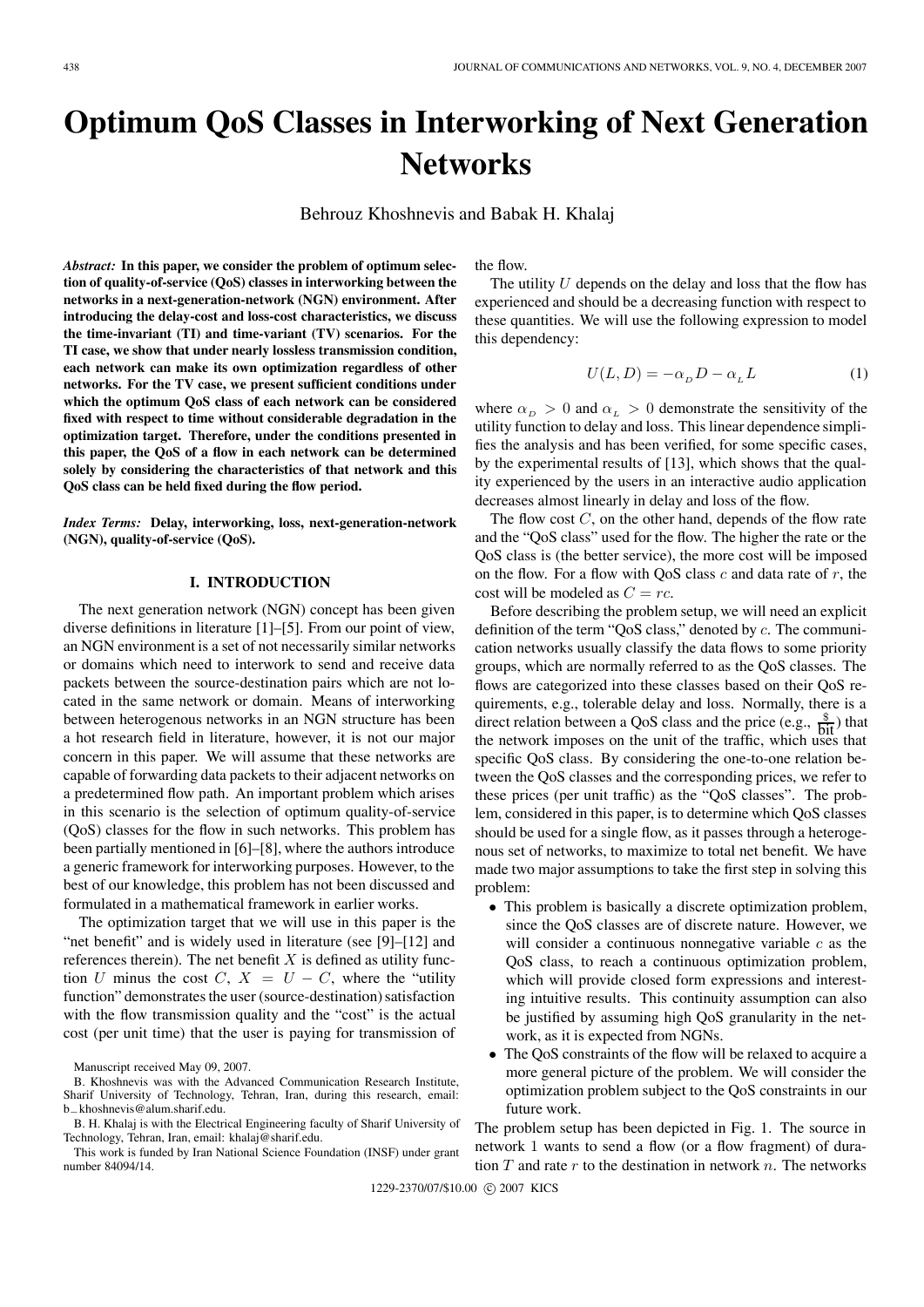

Fig. 1. Series of networks in a NGN environment: (a) Time-invariant characteristics and (b) time-variant characteristics.

on the path have different delay-cost and loss-cost characteristics, which will be defined later. A similar setup of Fig. 1 has also been considered in [12], where the authors allocate different service levels to a flow, as it passes through the routers in a single network, in order to maximize the net benefit. Our problem model is different from [12] in two main ways. 1) The problem in Fig. 1, deals with a higher level problem with multiple heterogenous networks (having different characteristics), while the routers in [12] belong to a single network and have similar behaviors. 2) The utility and cost models in [12] are more simplistic. For example, the dependency of the cost on the flow rate has been ignored.

Getting back to the problem in Fig. 1, the total delay and loss values for the networks in Fig. 1 will be equal to:

$$
D = \sum_{i=1}^{n} D_i,
$$
 (2)

$$
L = 1 - \prod_{i=1}^{n} (1 - L_i)
$$
 (3)

where  $n > 1$  is the number of the networks.  $D_i$  and  $L_i$  are the delay and loss values imposed on the flow by network  $i$  and depend solely on the QoS class  $c_i > 0$  chosen for the flow in network *i*. The  $D_i-c_i$  and  $L_i-c_i$  dependence will be called delay-cost and loss-cost characteristics of network i.

For the series of networks in Fig. 1, the total cost will be:

$$
C = \sum_{i=0}^{n} r_i c_i
$$

where,  $r_i$  is the flow entrance rate to network *i*:

$$
r_i = r_1 \prod_{j=1}^{i-1} (1 - L_j)
$$
 (4)

and  $r_1$  is initial flow rate. The total net benefit can be formulated as:

$$
X = -\alpha_D D - \alpha_L L - \sum_{i=1}^n r_i c_i.
$$
 (5)

In the following sections, we will continue the problem in two cases of time-invariant (TI) and time-variant (TV) network characteristics. In Section II, we will present some general assumptions about the network characteristics based on which we will show that the optimization problem has a solution. Subsequently, we will show that under nearly lossless transmission condition, each network can make its own optimization without considering the characteristics of other networks. In Section III, we will assume that the network characteristics change with time. After formulating the optimization problem, we will present sufficient conditions so that fixed sub-optimum QoS class can be applied to the whole flow with controlled performance degradation with respect to the optimum time-dependent QoS class scenario. Finally, Section IV summarizes the results.

#### **II. TI NETWORK CHARACTERISTICS**

Throughout this paper, we will assume that the network characteristics of each network  $1 \leq i \leq n$  satisfies the following requirements:

*The delay function*  $D_i(c_i)$  *and loss function*  $L_i(c_i)$  *are nonincreasing, positive, convex with continuous derivative on*  $\mathbb{R}_+$ , *and,*

$$
\begin{cases} \n\lim_{c_i \to 0} D_i(c_i) = \infty, \\
\lim_{c_i \to \infty} D_i(c_i) = 0,\n\end{cases}
$$
\n(6)

$$
\begin{cases}\n\lim_{c_i \to 0} L_i(c_i) = 1, \\
\lim_{c_i \to \infty} L_i(c_i) = 0, \\
\lim_{c_i \to 0} |\frac{\partial L_i}{\partial c_i}| < \infty.\n\end{cases}
$$
\n(7)

The first assumptions in (6) and (7) are justified by noting that no connection can be established (i.e., infinite delay and 100% loss) with the zero QoS class, as no cost has been charged against the flow. On the other hand, the decreasing property of the characteristics and the asymptotic assumptions for  $c \to \infty$  assure that the delay and the loss will decrease and converge to zero as the QoS class improves. The final assumption in (7) and the convexity assumptions are crucial in proving that the optimization problem does have a solution.

Unfortunately, we are not aware of any experimental results for describing the delay-cost and loss-cost characteristics, and therefore, we will apply our analytical and simulation results to some hypothetical examples of such characteristics. A simple example for delay-cost and loss-cost characteristics satisfying the above requirements is:

$$
L_i(c_i) = \frac{\beta_i}{c_i + \beta_i}, \ \beta_i > 0,
$$
\n(8)

$$
D_i(c_i) = \frac{\gamma_i}{c_i}, \ \gamma_i > 0 \tag{9}
$$

where  $\beta_i$  and  $\gamma_i$  control the expense of a specific level of service. The larger these values are, the higher will be the cost to be paid in order to achieve a fixed level of service. Fig. 2 shows some examples of this characteristics, where we have used **U** as a unit for  $c$ <sup>1</sup>

<sup>1</sup>We will assume 1 **U** =  $10^{-9} \frac{\$}{bit}$  in the simulations.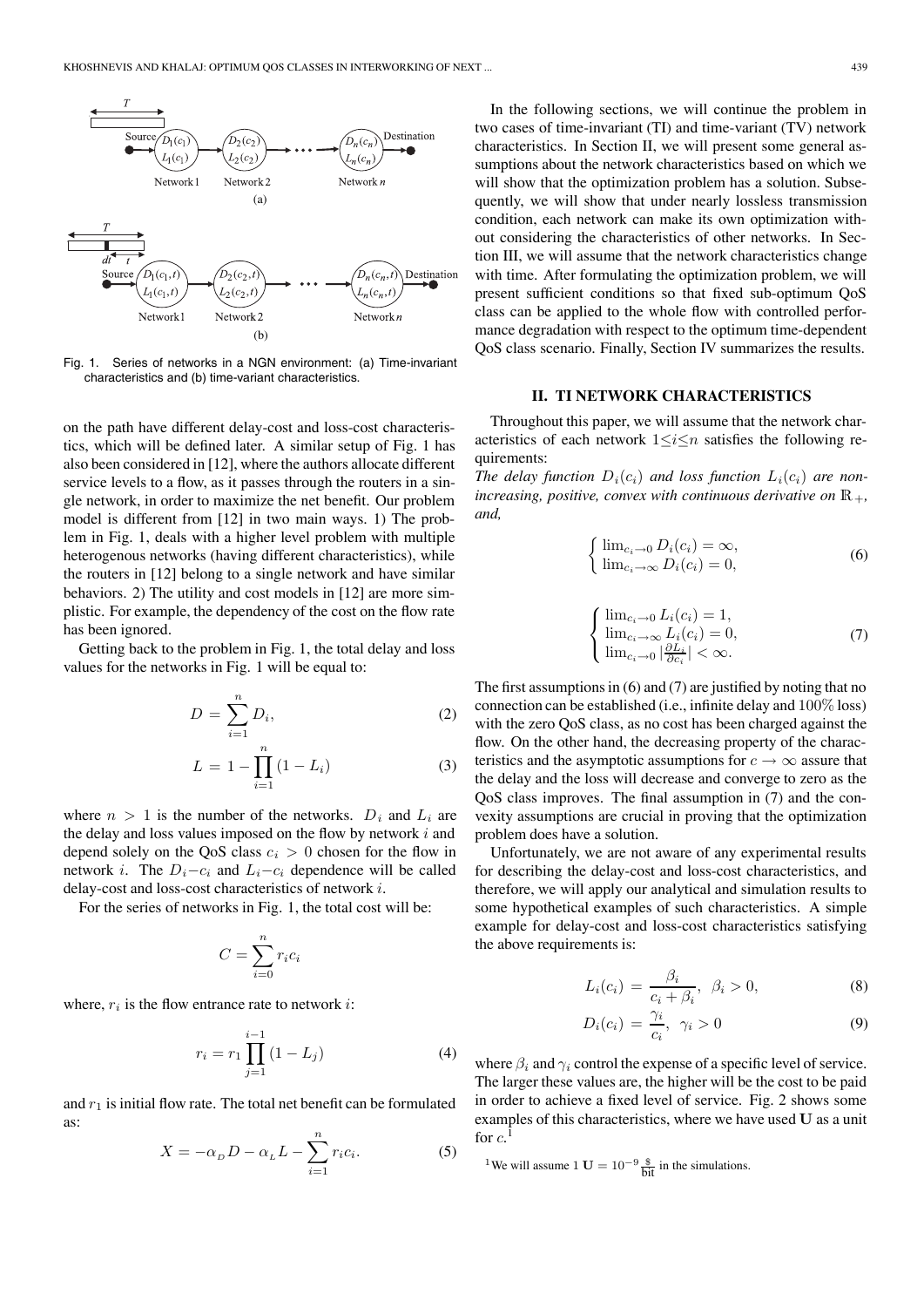

Fig. 2. Examples of network characteristics: (a) Loss-cost characteristics and (b) delay-cost characteristics.

The goal is to find optimum QoS classes  $c_i^*$ ,  $1 \le i \le n$ , for the net benefit is maximized. which the net benefit is maximized:

$$
\underline{c}^* = \arg\max_{\underline{c} \in \mathbb{R}_+^n} \{ X(\underline{c}) \} \tag{10}
$$

where, by arg  $\max_{\underline{c} \in \mathbb{R}^n_+} \{X(\underline{c})\}$  we mean the value of the vector  $c = [c_1, c_2, \dots, c_n]$  which maximizes the net benefit X, defined in (5). The optimal values of  ${c_i}_{i=1}^n$  can be obtained by setting the partial derivatives of  $X$  to be equal to zero.

$$
\frac{\partial X(\underline{c})}{\partial c_i} = 0, \quad \forall \ 1 \le i \le n \tag{11}
$$

which will be of the following form after considering  $(2)$ – $(5)$ :

$$
-\frac{\alpha_L(1-L)}{1-L_i}\frac{\partial L_i}{\partial c_i} - \alpha_D \frac{\partial D_i}{\partial c_i} + \frac{\partial L_i/\partial c_i}{1-L_i} \sum_{j=i+1}^n r_j c_j - r_i = 0,
$$
  
for  $c_i = c_i^*$  and  $1 \le i \le n$ . (12)

Based on the requirements imposed on  $D_i(c_i)$  and  $L_i(c_i)$ , we have shown in Appendix I that:

$$
\lim_{c_i \to \infty} \frac{\partial D_i}{\partial c_i} = \lim_{c_i \to \infty} \frac{\partial L_i}{\partial c_i} = 0,
$$
\n(13)

$$
\lim_{c_i \to 0} \frac{\partial D_i}{\partial c_i} = -\infty.
$$
\n(14)

Combining these with (12), we will have:

$$
\lim_{c_i \to \infty} \frac{\partial X}{\partial c_i} < 0,\tag{15}
$$

$$
\lim_{c_i \to 0} \frac{\partial X}{\partial c_i} > 0 \tag{16}
$$

which by considering the continuity of the derivatives, assures that the system of equations of (11) has a solution in  $\mathbb{R}^n_+$ .

It is evident from (12) that in order to find optimum QoS class of each network we need to know the status of all networks. However, in the following we will show that under nearly lossless transmission (NLT) condition, each network can choose its own optimum QoS class without the knowledge of the characteristics of other networks.

Assuming the NLT condition, we have  $L_i \ll 1$  for  $1 \le i \le n$ , and subsequently  $r_i \approx r_1$  and  $L \approx \sum_{i=1}^n L_i$ . Therefore, from (5), we will have

$$
X(\underline{c}) \approx \sum_{i=1}^{n} X_i(c_i) = \sum_{i=1}^{n} (-\alpha_D D_i - \alpha_L L_i - r_1 c_i).
$$
 (17)

Consequently, the optimum QoS classes can be calculated after solving the following system of equations

$$
-\alpha_L \frac{\partial L_i}{\partial c_i} - \alpha_D \frac{\partial D_i}{\partial c_i} - r_1 = 0, \tag{18}
$$

for  $1 \leq i \leq n$ , which can be easily shown to have a solution in  $\mathbb{R}_+$ . Therefore, in order to find the optimum QoS class of network i, the knowledge of characteristics of other networks is not required.

To verify this result, we have simulated a scenario with three networks  $(n = 3)$  and varied the loss-cost characteristic of one of the networks, while keeping all other characteristics fixed. The simulation values have been set to:  $r_1 = 10^6 \frac{\text{bit}}{\text{sec}}$  $\alpha_D = 0.01 \frac{\text{g}}{\text{sec}^2}$ ,  $\alpha_L = 0.01 \frac{\text{g}}{\text{sec}}$ ,  $\beta_1 = \beta_2 = 0.1$  **U**, and  $\alpha_1 = \alpha_2 = \alpha_1 = 0.01$  **U**, sec. Fig. 3 compares the net benefit  $\gamma_1 = \gamma_2 = \gamma_3 = 0.01 \text{ U} \cdot \text{sec}$ . Fig. 3 compares the net benefit achieved by the cooperative optimization in (12) and independent achieved by the cooperative optimization in (12) and independent optimization in (18), for different values of  $\beta_3$ . As expected from the analysis, for small values of  $\beta_3$ , these two optimizations perform very close. As  $\beta_3$  increases, the NLT assumption is no longer correct, and we observe considerable degradation in the benefit achieved by independent optimization, compared to the optimal net benefit.

In the next section, we will generalize the problem to the case of time-variant network characteristics.

## **III. TIME-VARIANT NETWORK CHARACTERISTICS**

In this section, we will consider the delay-cost and loss-cost characteristics which change over time. We will use the following assumptions throughout the analysis: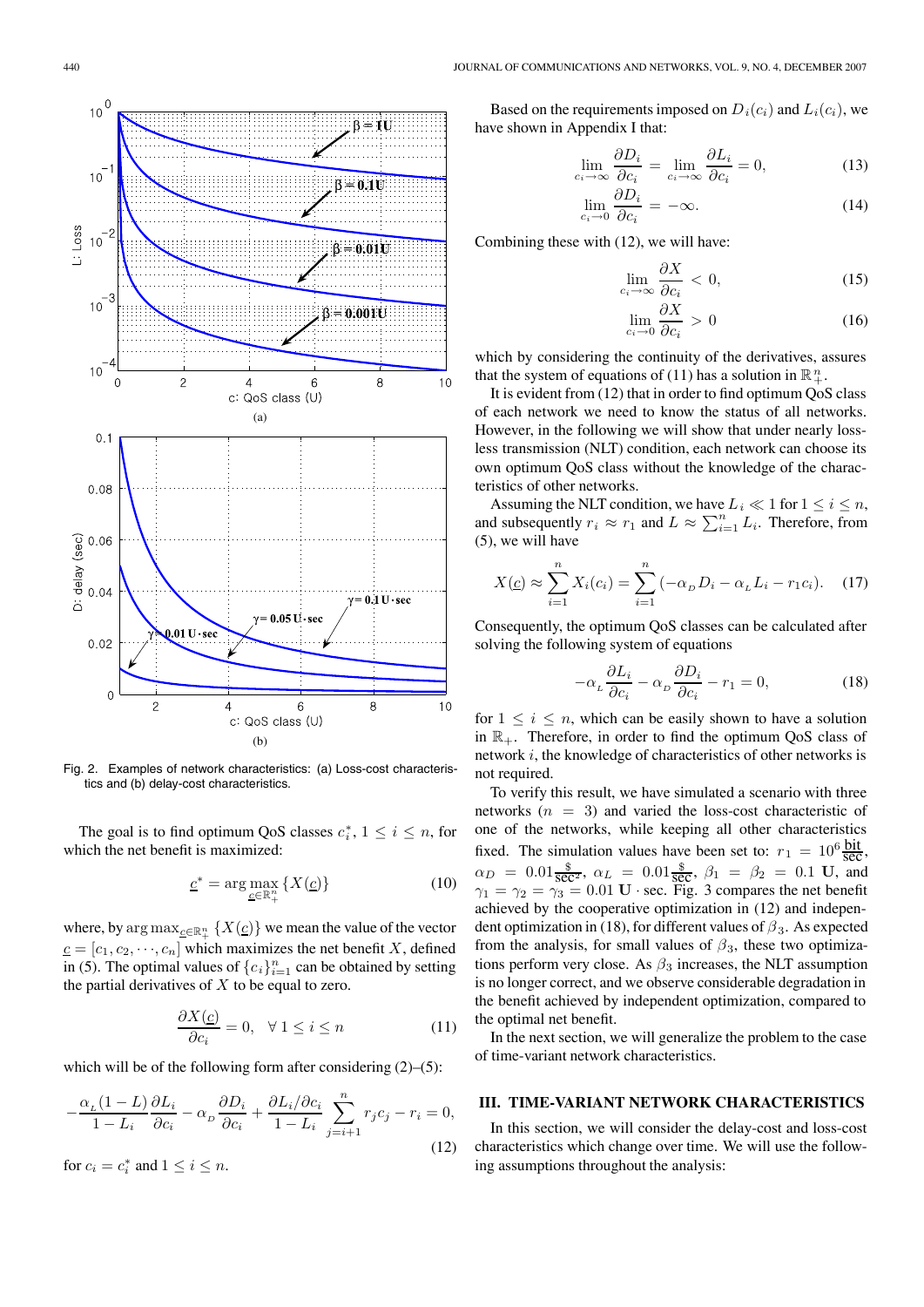

Fig. 3. Comparison of cooperative and independent optimizations for three networks. All the characteristics are fixed, except the loss-cost characteristic of the third network, which is controlled by  $\beta_3$ . For the QoS class unit, we have used:  $1 \text{ U} = 10^{-9}$ \$/bit.

- 1) The networks perform under the NLT condition.
- 2) The characteristics of the networks do not depend on the flow arrival time.

It will be explicitly mentioned, when we use each of these assumptions.

The problem model has been shown in Fig. 1(b). The timedependent characteristics of the networks will be denoted by  $D_i(c_i, t)$  and  $L_i(c_i, t)$  for  $1 \leq i \leq n$ . We assume that  $D_i(c_i, t)$ and  $L_i(c_i, t)$  satisfy the requirements described in the beginning of Section II, for all  $t > 0$ . Consider the  $(t, t + dt)$  section of the flow with QoS class equal to  $c_1(t)$ . This QoS class results in delay  $D_1(c_1(t), t)$  and this time-dependent delay will cause different delays for different sections of the flow. Therefore, the flow will experience a time dispersion after passing through the network and will not keep its initial duration and rate. However, if we assume that:

$$
\left| \frac{\partial}{\partial t} D(c_i(t), t) \right| < \frac{\epsilon}{n}, \ \forall \ 1 \le i \le n,\tag{19}
$$

it can be easily shown that, the difference between the delay values of any two sections of the flow will be less that  $\epsilon T / n$ after passing through each of the networks. Therefore, the total difference between the delay values will be less than  $\epsilon T$  which can be ignored when compared with the the flow duration, if  $\epsilon \ll 1$ . Similarly, the variation in the flow rate will be less than  $\epsilon r_1 \ll r_1$ . Therefore, if (19) holds, we can assume that the flow keeps its initial duration and rate after passing through the networks.

For every  $1 \leq i \leq n$ , the flow will pass through network i toward next network with an average delay of  $D_{av,i}$ , where:

$$
D_{av,i} = \frac{1}{T} \int_{T_i}^{T_i + T} D_i(c_i(t), t) dt
$$
 (20)

where  $T_i$  is the flow arrival time at the boundary of network *i*:

$$
T_i = T_{i-1} + D_{av,i-1}, \ \forall 1 < i \le n,
$$
  
\n
$$
T_1 = 0.
$$
\n(21)

It is evident that the average delay and also average loss and cost of network  $i$  will depend not only on its own characteristics but also on the total delay imposed by the preceding networks. However, as mentioned in assumption 2 (in the beginning of this section), we will assume that the networks operate under their normal condition, which means that the average behavior of the networks can be assumed to be independent of the flow arrival time. Therefore, the average delay, loss and cost of each network can be expressed as:

$$
D_{av,i} = \frac{1}{T} \int_0^T D_i(c_i(t), t) dt,
$$
 (22)

$$
L_{av,i} = \frac{1}{T} \int_0^T L_i(c_i(t), t) dt,
$$
 (23)

$$
C_{av,i} = \frac{r_i}{T} \int_0^T c_i(t) dt
$$
 (24)

where

$$
r_i = r_1 \prod_{j=1}^{i-1} (1 - L_{av,j}).
$$
 (25)

Also the total average delay, loss and cost will be given by:

$$
D_{av} = \sum_{i=1}^{n} D_{av,i},
$$
 (26)

$$
L_{av} = 1 - \prod_{i=1}^{n} (1 - L_{av,i}) \approx \sum_{i=1}^{n} L_{av,i},
$$
 (27)

$$
C_{av} = \sum_{i=1}^{n} C_{av,i} \tag{28}
$$

where  $(27)$  is based on the NLT assumption. Therefore, the average net benefit will be equal to:

$$
X_{av} = -\alpha_D D_{av} - \alpha_L L_{av} - C_{av} \tag{29}
$$

$$
\approx \sum_{i=1}^{n} \frac{1}{T} \int_{0}^{T} X_i(c_i(t), t) dt \tag{30}
$$

where

$$
X_i(c_i(t), t) = -Y_i(c_i(t), t) - r_i c_i(t)
$$
\n(31)

$$
\approx -Y_i(c_i(t),t) - r_1c_i(t) \tag{32}
$$

where  $Y_i(c_i(t), t)$  holds the terms related to the network characteristics:

$$
Y_i(c_i(t),t) = \alpha_D D_i(c_i(t),t) + \alpha_L L_i(c_i(t),t). \tag{33}
$$

The approximation in (32) results from  $r_i \approx r_1$ , which is a result of NLT assumption.

Before proceeding further, we need to introduce the notation for partial differentiation. For a bivariate function  $f(x_1, x_2)$  and  $1 \leq i \leq 2$ :

$$
f^{(i)}(x_1, x_2) = \frac{\partial f(x_1, x_2)}{\partial x_i}.
$$

In order to maximize the average net benefit in (30), we just need to maximize  $X_i(c_i(t), t)$ . Therefore, the optimum QoS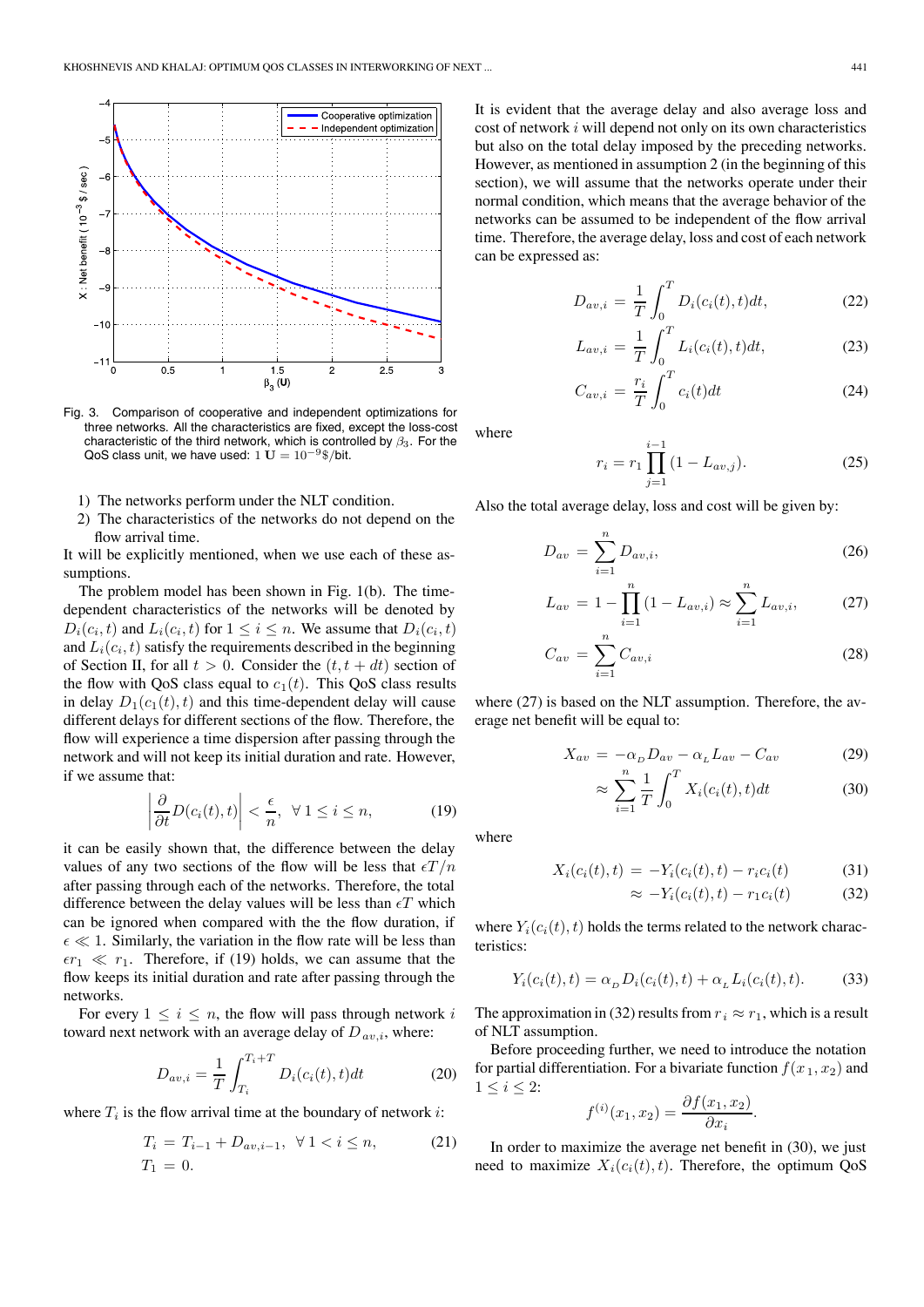class  $c_i^*(t)$  for each network  $1 \le i \le n$ , will be the solution of the following equation: of the following equation:

$$
X_i^{(1)}(c_i^*(t), t) = 0.
$$
 (34)

And the corresponding optimum net benefit will be given by:

$$
X_{av}^* \approx \sum_{i=1}^n \frac{1}{T} \int_0^T X_i(c_i^*(t), t) dt.
$$
 (35)

It should be noted the networks will be able to choose their optimum QoS classes independently as a result of the NLT condition, however, these QoS classes will depend on time, as it should be evident from (34). Therefore, the network or domain administrator needs to monitor the network characteristics continuously in order to solve the equation in (34). This result not only is subject to practical limitations, but also violates the Diff-Serv [14] approach which recommends use of a single QoS class for a flow in a network or domain. Therefore, in the following, we will look for sufficient conditions under which, it is possible to use a single QoS class for the flow and perform desirably close to the optimum performance.

Assume that a single QoS of  $c_i^*(0)$  is used for the whole flow<br>network *i* Then, the total average net benefit will be given in network *i*. Then, the total average net benefit will be given by:

$$
X_{av}^{\circ} \approx \sum_{i=1}^{n} \frac{1}{T} \int_{0}^{T} X_{i}(c_{i}^{*}(0), t) dt.
$$
 (36)

In theorem 1, we provide sufficient conditions, to ensure that  $X^{\circ}_{av}$  can be close enough to  $X^*_{av}$ .

**Theorem 1:** Assume that NLT condition holds and we have the following for all  $1 \leq i \leq n$ :

$$
n \left| \frac{\partial}{\partial t} D_i(c_i^*(t), t) \right| \ll 1,
$$
\n(37)

$$
n\left|\frac{\partial}{\partial t}D_i(c_i^*(0),t)\right| \ll 1.
$$
 (38)

Define:

$$
Z_i(c,t) = \left| \frac{Y_i^{(2)}(c,t)}{Y_i(c,t) + r_1 c} \right| \tag{39}
$$

where  $Y_i(c, t)$  is defined in (33). If

$$
Z_i(c_i^*(t),t) < \frac{\epsilon_1}{T},\tag{40}
$$

$$
Z_i(c_i^*(0), t) < \frac{\epsilon_2}{T},\tag{41}
$$

for all  $1 \le i \le n$  and  $\epsilon_1 \ll 1$ ,  $\epsilon_2 \ll 1$ , then we will have:

$$
\frac{|X_{av}^* - X_{av}^\circ|}{|X_{av}^\circ|} < \epsilon_1 + \epsilon_2. \tag{42}
$$

The proof of this theorem has been given in Appendix II. The conditions (37) and (38) assure that the flow keeps its shape and rate while passing through the networks, as discussed earlier in this section. The conditions (40) and (41), as will be shown in the following example, will control how fast network characteristics change during the flow time. Finally, the result (42) assures the closeness of  $X_{av}^{\circ}$  and  $X_{av}^{*}$ .

We will apply Theorem 1 to an example to find out how its conditions may be satisfied in a typical scenario. For this example we will use time-dependent version of the examples in (8) and (9):

$$
L_i(c_i, t) = \frac{\beta_i(t)}{c_i + \beta_i(t)},
$$
\n(43)

$$
D_i(c_i, t) = \frac{\gamma_i(t)}{c_i} \tag{44}
$$

where  $\beta_i(t)$  and  $\gamma_i(t)$  are positive bounded functions of  $0 \le t \le$ T for all  $1 \leq i \leq n$ . From (33) we will have:

$$
Y_i(c_i, t) = \alpha_D \frac{\gamma_i(t)}{c_i} + \alpha_L \frac{\beta_i(t)}{c_i + \beta_i(t)} \approx \frac{f_i(t)}{c_i} \qquad (45)
$$

where:

$$
f_i(t) = \alpha_D \gamma_i(t) + \alpha_L \beta_i(t), \qquad (46)
$$

and the approximation in (45) results from NLT assumption,  $c_i \gg \beta_i(t)$ . From (32) and (34) we will have:

$$
c_i^*(t) = \sqrt{f_i(t)/r_1}.
$$
 (47)

Substituting this in (45) and using (39), the condition (40) will be equivalent to:

$$
\left|\frac{f_i'(t)}{f_i(t)}\right| < \frac{2\epsilon_1}{T}.\tag{48}
$$

 $\left| \overline{f_i(t)} \right| \leq \overline{T}$ .<br>The sufficient conditions for (48) can be:

$$
\left|\frac{\beta_i'(t)}{\beta_i(t)}\right| < \frac{2\epsilon_1}{T}, \quad \left|\frac{\gamma_i'(t)}{\gamma_i(t)}\right| < \frac{2\epsilon_1}{T}.\tag{49}
$$

Doing similar manipulations for  $c_i^*(0)$ , it can be shown that the condition (40) will be equivalent to: condition (40) will be equivalent to:

$$
\left| \frac{f_i'(t)}{f_i(t) + f_i(0)} \right| < \frac{\epsilon_2}{T}.\tag{50}
$$

Assuming  $\epsilon_2 = 2\epsilon_1$  and noting that  $f_i(0)$  is a positive quantity, (48) can result (50) and (50) will be redundant. Therefore, the conditions (40) and (41) in Theorem 1 can be satisfied by (48) or its sufficient conditions (49), which as mentioned before, control the characteristics variation speed with time.

For condition (37), we will have:

$$
n\left|\frac{\partial}{\partial t}D_i(c_i^*(t),t)\right| = n\left|\frac{\partial}{\partial t}\frac{\gamma_i(t)}{c_i^*(t)}\right|
$$
  
=  $n\sqrt{r_1}\left|\frac{2\gamma_i'(t)f_i(t) - \gamma_i(t)f_i'(t)}{2f_i(t)\sqrt{f_i(t)}}\right|$   
 $< n\sqrt{r_1}\frac{2|\gamma_i'(t)|f_i(t) + \gamma_i(t)|f_i'(t)|}{2f_i(t)\sqrt{f_i(t)}}.(51)$ 

Incorporating this with (48) and (49), we will have:

$$
n\left|\frac{\partial}{\partial t}D_i(c_i^*(t),t)\right| < \frac{3n\sqrt{r_1}\epsilon_1\gamma_i(t)}{T\sqrt{\alpha_D\gamma_i(t) + \alpha_L\beta_i(t)}} \tag{52}
$$
\n
$$
\langle \frac{3n\epsilon_1}{T}\sqrt{\frac{r_1\Gamma}{\alpha_D}} \tag{53}
$$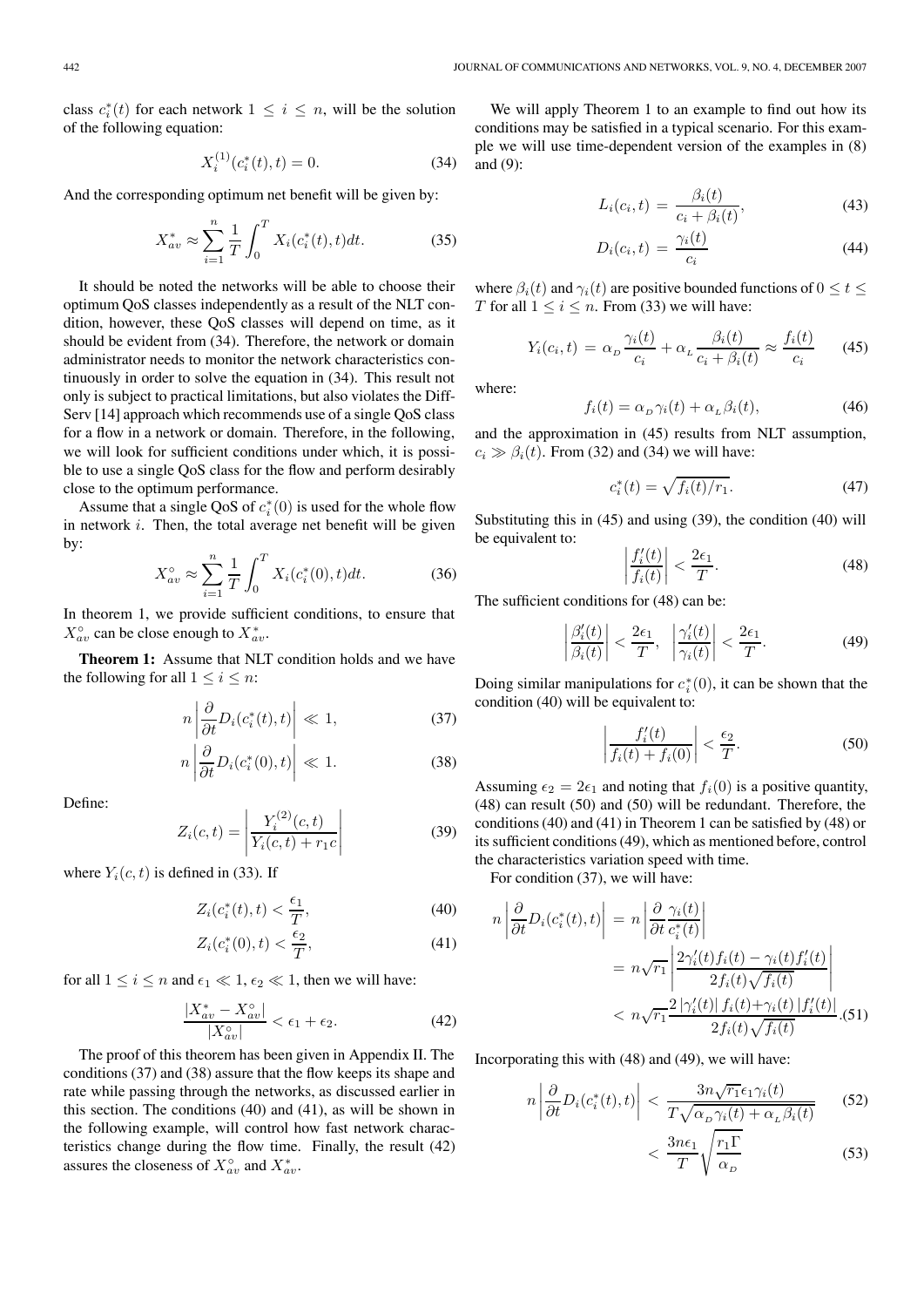where  $\Gamma$  is an upper bound for  $\gamma_i(t)$  for all  $0 \le t \le T$  and  $1 \leq i \leq n$ . Therefore, in order to satisfy (37) we need:

$$
\frac{3n\epsilon_1}{T}\sqrt{\frac{r_1\Gamma}{\alpha_D}} \ll 1.
$$
\n(54)

Finally, for condition (38), we will have:

$$
n\left|\frac{\partial}{\partial t}D_i(c_i^*(0),t)\right| = n\left|\frac{\partial}{\partial t}\frac{\gamma_i(t)}{c_i^*(0)}\right| = \frac{n\sqrt{r_1}\gamma_i'(t)}{\sqrt{\alpha_D\gamma_i(0) + \alpha_L\beta_i(0)}}
$$

$$
< n\sqrt{\frac{r_1}{\alpha_D}\frac{|\gamma_i'(t)|}{\sqrt{\gamma_i(0)}}} < \frac{2n\epsilon_1}{T}\sqrt{\frac{r_1}{\alpha_D}\frac{\gamma_i(t)}{\sqrt{\gamma_i(0)}}}. \tag{55}
$$

Applying Lemma 1 presented in Appendix II to (49), it can be shown that,  $\gamma_i(t)/\gamma_i(0) < 1+2\epsilon_1$ . Combining this with (55), we will have:

$$
n\left|\frac{\partial}{\partial t}D_i(c_i^*(0),t)\right| < 2n\frac{\epsilon_1}{T}(1+2\epsilon_1)\sqrt{\frac{r_1\Gamma}{\alpha_D}} < \frac{3n\epsilon_1}{T}\sqrt{\frac{r_1\Gamma}{\alpha_D}}
$$

where the last inequality has been resulted from  $\epsilon_1 \ll 1$ . Therefore, (54) will also satisfy condition (41). The following theorem summarizes the presented example.

**Theorem 2:** Assume that NLT holds and (43) and (44) describe the network characteristics for  $1 \leq i \leq n$ . If:

$$
\max\left\{ \left| \frac{\gamma_i'(t)}{\gamma_i(t)} \right|, \left| \frac{\beta_i'(t)}{\beta_i(t)} \right| \right\} < \frac{2\epsilon}{3T},\tag{56}
$$

$$
\epsilon \ll \min\left\{\frac{T}{n}\sqrt{\frac{\alpha_D}{r_1\Gamma}}, 3\right\} \tag{57}
$$

where  $\Gamma$  is an upper bound for  $\gamma_i(t)$  for all  $0 \le t \le T$  and  $1 \leq i \leq n$ , we will have:

$$
\frac{|X_{av}^* - X_{av}^\circ|}{|X_{av}^\circ|} < \epsilon. \tag{58}
$$

According to the lemma presented in Appendix II, the condition (56) will result in:

$$
\frac{|\beta_i(t) - \beta_i(0)|}{\beta_i(0)} < \frac{2\epsilon}{3},\tag{59}
$$

and similar expression for  $\gamma_i(t)$ . Therefore, if  $\epsilon$  is small enough to satisfy (57), Theorem 2 states that we can operate over  $(1 \epsilon$ )% times the optimal performance provided that the network characteristics change is limited to  $\pm (2\epsilon/3)\%$  during the flow duration.

Fig. 4 shows the simulation result for the time-variant scenario. Three networks with time-dependent characteristics have been considered. For ease of simulation, we have assumed that controlling variables  $\beta_i$  and  $\gamma_i$  decrease in a linear fashion during the simulation time  $0 \le t \le T$ :

$$
\beta_i(t) = \beta_i(0) - \zeta t, \n\gamma_i(t) = \gamma_i(0) - \eta t
$$

where  $\zeta > 0$  is such that:

$$
\max_{0 \le t \le T} \left| \frac{\beta_i'(t)}{\beta_i(t)} \right| = \left| \frac{\zeta}{\beta_i(T)} \right| = \frac{2\epsilon}{3T},
$$



Fig. 4. Comparison of the average net benefits achieved by optimal timedependent solutions  $c_i^*(t)$  in (34) and fixed solutions  $c_i^*(0)$ .

and similarly for  $\eta$  and  $\gamma_i$ , for a given  $\epsilon$  value.

The simulation parameters are set to:  $r_1 = 10^6 \frac{\text{bit}}{\text{sec}}$ ,  $\alpha_D =$ <br>  $\alpha = 0.01 \frac{\$}{\text{sec}}$ ,  $\alpha = 0.01 \frac{\$}{\text{sec}}$ ,  $\alpha_D = 0.01 \frac{\$}{\text{sec}}$  $0.01 \frac{\text{s}}{\text{sec}^2}$ ,  $\alpha_L = 0.01 \frac{\text{s}}{\text{sec}}$ ,  $\beta_1(0) = \beta_2(0) = \beta_3(0) = 0.1 \text{ U}$ ,<br>and  $\gamma_1(0) = \gamma_2(0) = \gamma_3(0) = 0.01 \text{ U}$ , sec. Fig. 4 compares and  $\gamma_1(0) = \gamma_2(0) = \gamma_3(0) = 0.01 \mathbf{U} \cdot \text{sec}$ . Fig. 4 compares the average net benefit resulted from the optimal time-dependent solutions  $c_i^*(t)$  in (34) and fixed solutions  $c_i^*(0)$ . As we expect<br>from Theorem 2, for small enough values of  $\epsilon$  the two schemes from Theorem 2, for small enough values of  $\epsilon$ , the two schemes show very close performance.<sup>2</sup>

Although the result in Theorem 2 is based on specific characteristics of (43) and (44), we believe that it presents a good insight to the problem and if the general mathematical format of the delay-cost and loss-cost characteristics are known, they can be directly applied to Theorem 1 in order to derive similar results of Theorem 2. One possible application of Theorem 2 can be determining the proper flow fragment sizes. The flow fragments should be small enough so that the network characteristics do not make considerable change during each fragment duration and our performance can be kept as close to the optimum performance, as desired.

#### **IV. CONCLUSION**

In this paper, we discussed the problem of choosing optimum QoS classes for a single flow in interworking between a set of networks or domains, which we referred to as a NGN environment. First, the scenario of TI network characteristics was considered and we concluded that if NLT condition holds, the networks can choose their optimum QoS class without knowing the status of other networks. Next, the time-variant scenario was discussed and we presented sufficient conditions under which a time-independent QoS class can be chosen in each network while the performance can be kept close enough to optimum case, where the optimum QoS class depends on time and would change during flow duration.

<sup>2</sup>The curves in Fig. 4 are increasing because as we increase  $\epsilon$ , the corresponding  $\zeta$  and  $\eta$  increase and the network characteristics improve, i.e., the services get less expensive. Therefore, the average net benefit will increase with  $\epsilon$ .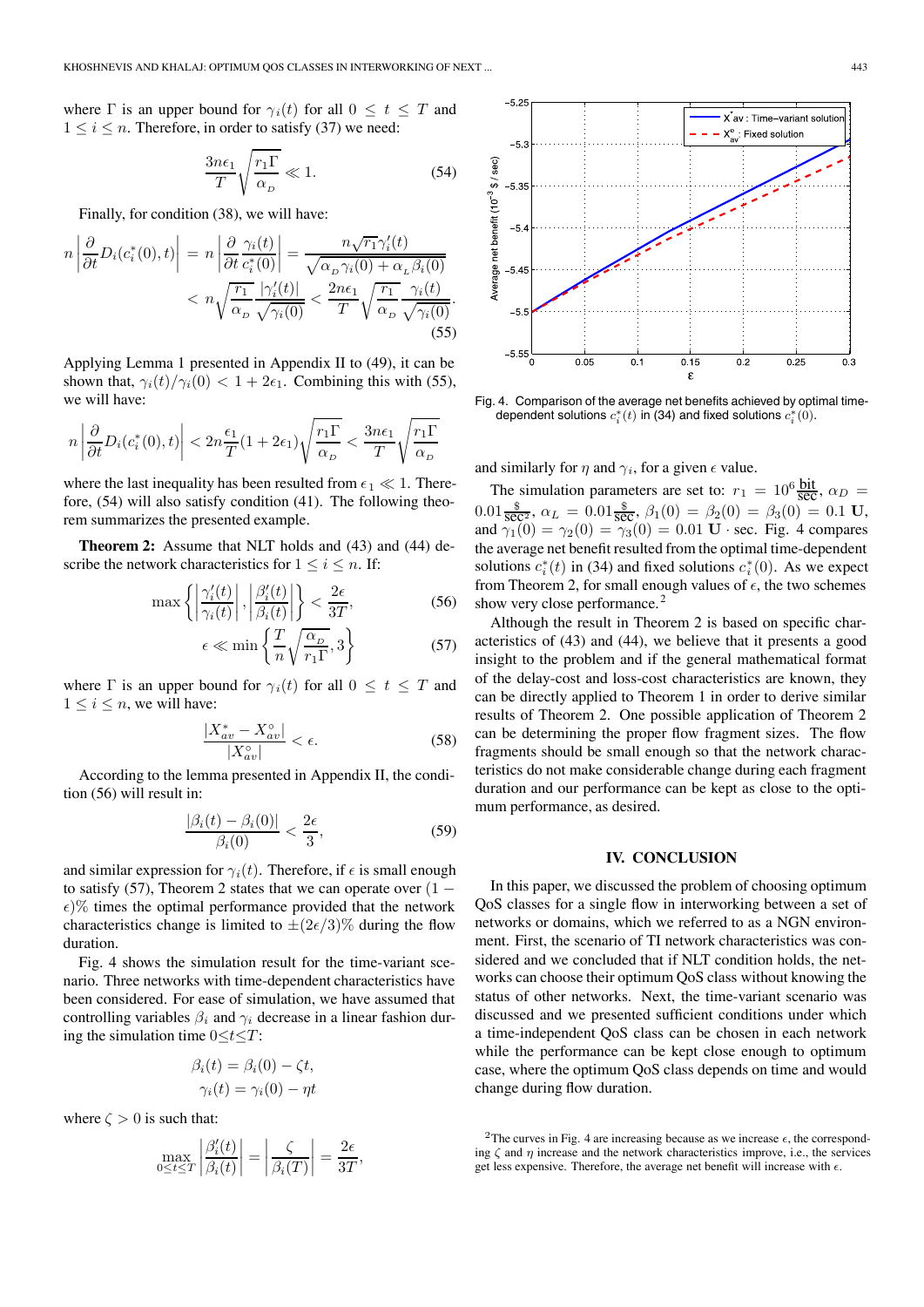### **APPENDIX I**

In this section, we intend to show that,

$$
\lim_{c_i \to \infty} \frac{\partial D_i}{\partial c_i} = \lim_{c_i \to \infty} \frac{\partial L_i}{\partial c_i} = 0,
$$
  

$$
\lim_{c_i \to 0} \frac{\partial D_i}{\partial c_i} = -\infty
$$

given that  $L_i(c_i)$  and  $D_i(c_i)$  satisfy the requirements presented in the beginning of Section II. Due to similarity of the proof for the above equalities, we will only prove  $\lim_{c_i \to \infty} \frac{\partial L_i}{\partial c_i} = 0$ . We will first show that this limit exists. For this purpose, we will will first show that, this limit exists. For this purpose, we will use the following theorem in analysis.

**Theorem 3:** If  $f(x)$  is a non-decreasing (non-increasing) function on **R** and is upper (lower) bounded, then  $\lim_{x \to +\infty} f(x)$ exists.

According to the properties of  $L_i(c_i)$  mentioned in the beginning of Section II,  $L'_i(c_i)$  is non-decreasing  $(L_i(c_i))$  is convex<br>and  $L''(c_i) > 0$  and unner-bounded  $(L_i(c_i))$  is non-increasing and  $L''_i(c_i) > 0$ ) and upper-bounded  $(L_i(c_i))$  is non-increasing<br>and  $L'(c_i) < 0$ ) therefore, according to the above theorem and  $L_i^j(c_i) < 0$ , therefore, according to the above theorem,<br>  $l = \lim_{l \to \infty} L'(c_l)$  exists and is obviously non-positive. Now  $l = \lim_{c_i \to \infty} L'_i(c_i)$  exists and is obviously non-positive. Now<br>assume that  $l \neq 0$ . According to the definition of limits, for any assume that  $l \neq 0$ . According to the definition of limits, for any given  $0 < \epsilon < -l$ , there exists  $\mathbf{c}(\epsilon)$ , such that:

$$
l-\epsilon < L'_i(c_i) < l+\epsilon, \ \ \forall \ c_i > \mathbf{c}(\epsilon).
$$

After integrating on the right side of the inequality, we will have:

$$
L_i(c_i) - L_i(\mathbf{c}(\epsilon)) < (1+\epsilon)(\mathbf{c_i} - \mathbf{c}(\epsilon)).
$$

By tending  $c_i$  to positive infinity and by noting that  $\lim_{c_i \to +\infty} L_i(c_i) = 0$  and  $l + \epsilon < 0$ , the left side of the inequality will tend to a negative number while the right side will tend to negative infinity, which is a contradiction. Therefore,  $l = \lim_{c_i \to \infty} L'_i(c_i) = 0.$ 

### **APPENDIX II**

In this section, we will provide the proof for Theorem 1, presented in Section III of the paper.

*Proof:* Conditions (37) and (38) are basic assumptions we have made in order to assure that the flow keeps its duration and rate while passing through networks.

Starting with (40):

$$
\frac{\partial}{\partial t}X_i(c_i^*(t),t) = X_i^{(1)}(c_i^*(t),t)\frac{\partial c_i^*(t)}{\partial t} + X_i^{(2)}(c_i^*(t),t). \tag{60}
$$

From the definition of  $X_i(c, t) = -Y_i(c, t) - r_1c$  in (32), we will have  $X_i^{(2)}(c, t) = -Y_i^{(2)}(c, t)$ . Combining this with (60) and (34), we will have,  $\partial/\partial t X_i(c_i^*(t), t) = -Y_i^{(2)}(c_i^*(t), t)$ . Similarly, it can be shown that,  $\partial/\partial t X_i(c_i^*(0), t) = -Y_i^{(2)}(c_i^*(0), t)$ .<br>Therefore, conditions (40) and (41) in Theorem 2 will be equiv-Therefore, conditions (40) and (41) in Theorem 2 will be equivalent to:

$$
\left| \frac{\frac{\partial}{\partial t} X_i(c_i^*(t), t)}{X_i(c_i^*(t), t)} \right| < \frac{\epsilon_1}{T},\tag{61}
$$

$$
\left| \frac{\frac{\partial}{\partial t} X_i(c_i^*(0), t)}{X_i(c_i^*(0), t)} \right| < \frac{\epsilon_2}{T}.\tag{62}
$$

To continue the proof, we will need the following lemma which has also been referred to in Section III.

**Lemma 1:** For any real function  $f(t)$ , if,  $|f'(t)/f(t)| < \epsilon/T$ <br>r all  $0 < t < T$  and  $\epsilon \ll 1$ . Then for all  $0 < t < T$ , and  $\epsilon \ll 1$ , Then,

$$
\frac{||f(t)| - |f(0)||}{|f(0)|} < \frac{\epsilon t}{T}.
$$
\nBy applying Lemma 1 to (61), we will have

$$
(1 - \frac{\epsilon_1 t}{T}) |X_i(c_i^*(0), 0)| < |X_i(c_i^*(t), t)| < (1 + \frac{\epsilon_1 t}{T}) |X_i(c_i^*(0), 0)|.
$$
\n(63)

Also, for (62), we will have

$$
(1-\frac{\epsilon_2 t}{T})\left|X_i(c_i^*(0),0)\right| < \left|X_i(c_i^*(0),t)\right| < (1+\frac{\epsilon_2 t}{T})\left|X_i(c_i^*(0),0)\right|
$$

which yields

$$
\frac{1}{1+\frac{\epsilon_2 t}{T}} |X_i(c_i^*(0), t)| < |X_i(c_i^*(0), 0)| < \frac{1}{1-\frac{\epsilon_2 t}{T}} |X_i(c_i^*(0), t)|.
$$
\n(64)

Combining (63) and (64) and noting that

$$
\frac{1 + \frac{\epsilon_1 t}{T}}{1 - \frac{\epsilon_2 t}{T}} \approx 1 + (\epsilon_1 + \epsilon_2) \frac{t}{T},
$$
  

$$
\frac{1 - \frac{\epsilon_1 t}{T}}{1 + \frac{\epsilon_2 t}{T}} \approx 1 - (\epsilon_1 + \epsilon_2) \frac{t}{T}
$$

and also by noting the  $X_i(c, t)$  is generally a negative quantity, we will have

$$
|X_i(c_i^*(t), t) - X_i(c_i^*(0), t)| < -(\epsilon_1 + \epsilon_2) \frac{t}{T} X_i(c_i^*(0), t) < -(\epsilon_1 + \epsilon_2) X_i(c_i^*(0), t).
$$

After taking integral of both sides and by summation from  $i = 1$ to  $n$  and noting the definitions in (35) and (36), the proof will be complete.

#### **REFERENCES**

- [1] *General Overview of NGN*, ITU-T Rec. Y.2001, Dec. 2004.
- [2] *General Principles and General Reference Model for Next Generation Networks*, ITU-T Rec. Y.2011, Oct. 2004.
- [3] *IEEE Commun. Mag.*, vol. 38, no. 10, Oct. 2000.
- [4] *IEEE Commun. Mag.*, vol. 43, no. 10, Oct. 2005.
- [5] *IEEE J. Sel. Areas Commun.*, vol. 23, no. 2, Feb. 2005.
- [6] V. Fineberg, "A practical architecture for implementing end-to-end QoS in an IP network," *IEEE Commun. Mag.*, vol. 40, no. 1, pp. 122–130, Jan. 2002.
- [7] S. I. Maniatis, E. G. Nikolouzou, and I. S. Venieris, "QoS issues in the converged 3G wireless and wired networks," *IEEE Commun. Mag.*, vol. 40, no. 8, pp. 44–53, Aug. 2002.
- [8] S. I. Maniatis, E. G. Nikolouzou, and I. S. Venieris, "End-to-end OoS specification issues in the converged all-IP wired and wireless environment," *IEEE Commun. Mag.*, vol. 42, no. 6, pp. 80–86, June 2004.
- [9] X. Wang and H. Schulzrinne, "Pricing network resources for adaptive applications in a differentiated services network," in *Proc. IEEE INFOCOM 2001*, Apr. 2001, pp. 943–952.
- [10] P. Marbach, "Priority service and max-min fairness," in *Proc. IEEE INFO-COM 2002*, June 2002, pp. 266–275.
- [11] J. Hou, J. Yang, and S. Papavassiliou, "Integration of pricing with call admission control to meet QoS requirements in cellular networks," *IEEE Trans. Parallel Distrib. Syst.*, vol. 13, no. 9, pp. 898–910, Sept. 2002.
- [12] J. Yang, J. Ye, S. Papavassiliou, and N. Ansari, "A flexible and distributed architecture for adaptive end-to-end QoS provisioning in next-generation